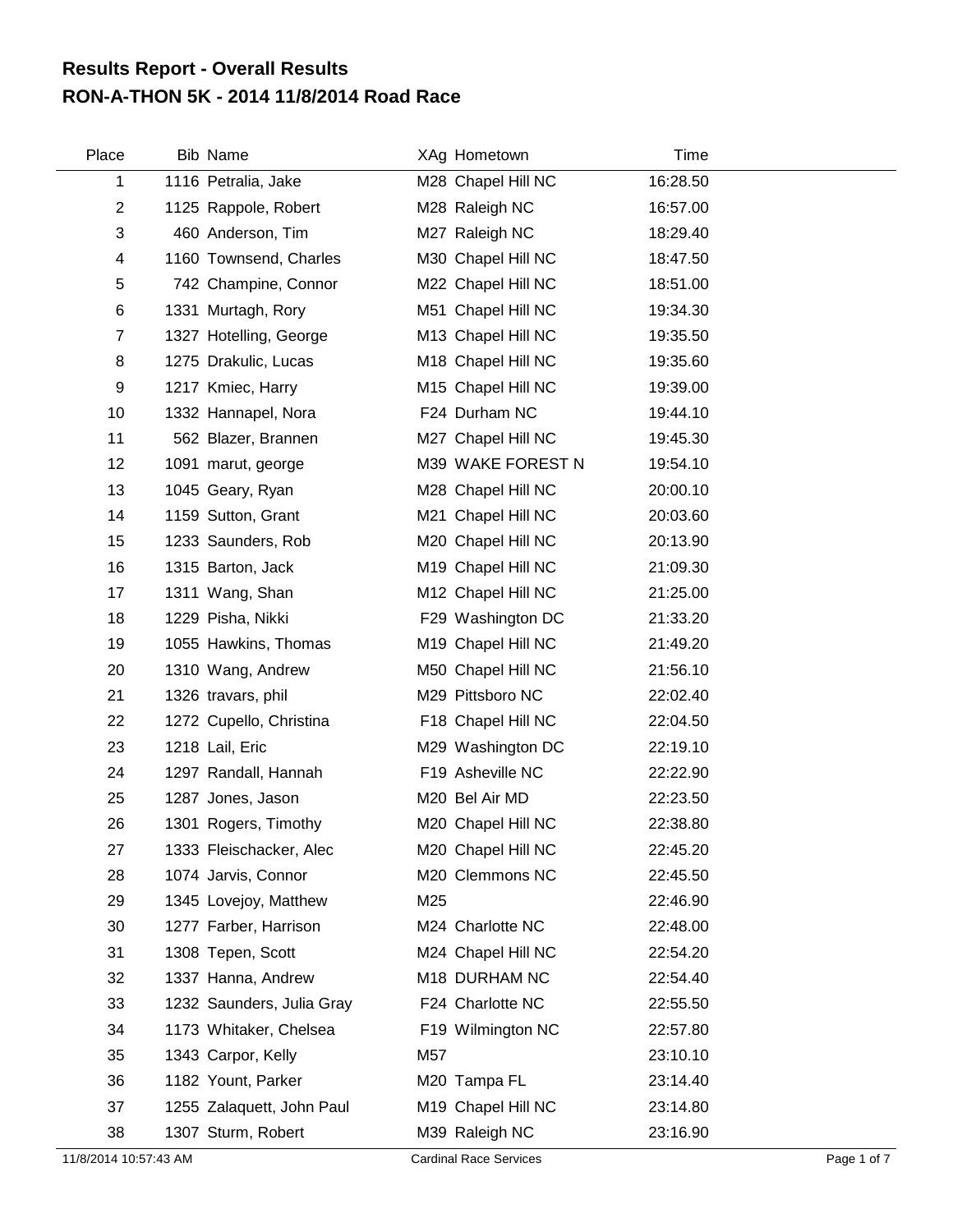| Place | Bib Name                | XAg Hometown          | Time     |  |
|-------|-------------------------|-----------------------|----------|--|
| 39    | 1281 Griffin, Ben       | M18 Chapel Hill NC    | 23:18.60 |  |
| 40    | 1188 Bentson, O'Malley  | F18 Summerfield NC    | 23:23.60 |  |
| 41    | 1101 Misenheimer, Eric  | M51 Mebane NC         | 23:25.10 |  |
| 42    | 451 Anagnos, Marg       | F16 Boone NC          | 23:25.20 |  |
| 43    | 862 Cole, Nathan        | M20 WAKE FOREST N     | 23:29.80 |  |
| 44    | 1216 Kirchhofer, Allie  | F21 Chapel Hill NC    | 23:40.30 |  |
| 45    | 1320 Goetz, Hannah      | F19 Cary NC           | 23:40.60 |  |
| 46    | 1274 DelBarone, Marcia  | F52 Raleigh NC        | 23:47.80 |  |
| 47    | 1148 Smith, Austin      | M19 Chapel Hill NC    | 23:57.60 |  |
| 48    | 1328 Hotelling, Jim     | M67 Chapel Hill NC    | 24:05.70 |  |
| 49    | 490 Barnhart, Madison   | F20 Charlotte NC      | 24:14.40 |  |
| 50    | 1187 Belisle, Brittany  | F18 Chapel Hill NC    | 24:15.60 |  |
| 51    | 147 Aardva, Tate        | M11 Boone NC          | 24:30.40 |  |
| 52    | 450 Anagnos, Damon      | M51 Boone NC          | 24:30.50 |  |
| 53    | 1127 Reuland, Frances   | f18 Chapel Hill NC    | 24:35.10 |  |
| 54    | 1322 Herfurth, Jessica  | F18 Chapel Hill NC    | 24:35.10 |  |
| 55    | 1323 Herfurth, Mary     | F21 Chapel Hill NC    | 24:35.40 |  |
| 56    | 1164 Vowell, Jake       | M21 Chapel Hill NC    | 24:35.70 |  |
| 57    | 1339 Swanson, Jeff      | M37 Chapel Hill NC    | 24:40.90 |  |
| 58    | 1126 Register, Robert   | M22 BURLINGTON NC     | 24:45.00 |  |
| 59    | 1047 Gordon, Kitty      | F53 Morrisville NC    | 24:53.40 |  |
| 60    | 1107 Murray, Rachel     | F19 Chapel Hill NC    | 24:58.40 |  |
| 61    | 1238 Sparling, Cody     | M19 Chapel Hill NC    | 24:59.40 |  |
| 62    | 1247 Whelchel, Sophie   | F18 Asheville NC      | 25:01.30 |  |
| 63    | 1296 Phares, Anna       | F18 Chapel Hill NC    | 25:01.60 |  |
| 64    | 514 Bergmann, Lisa      | F23 Walnut Creek CA   | 25:07.80 |  |
| 65    | 1298 Register, William  | M18 BURLINGTON NC     | 25:11.20 |  |
| 66    | 884 Davis, Lopez        | M19 winston-salem NC  | 25:19.10 |  |
| 67    | 991 Edmundson, Thomas   | M20 Winston-Salem NC  | 25:20.30 |  |
| 68    | 1170 Welch, Lindsey     | F18 Chapel Hill NC    | 25:24.50 |  |
| 69    | 1153 Sorrells, Analisa  | F18 Chapel Hill NC    | 25:26.60 |  |
| 70    | 1260 Baudhuin, Kimberly | F18 Chapel Hill NC    | 25:27.40 |  |
| 71    | 1335 Leak, Katherine    | F19 Winston-Salem NC  | 25:29.60 |  |
| 72    | 1199 D'Amico, Julie     | F18 Chapel Hill NC    | 25:41.00 |  |
| 73    | 755 Clampett, Bobby     | F54 Bonita Springs FL | 25:43.70 |  |
| 74    | 1196 Caudill, Anna      | F20 Chapel Hill NC    | 25:44.90 |  |
| 75    | 1342 Fuller, Ryan       | M18 Chapel Hill NC    | 25:46.50 |  |
| 76    | 1248 White, Bailey      | M20 Chapel Hill NC    | 25:47.90 |  |
| 77    | 655 Brown, Anna         | F18 Huntersville NC   | 25:51.00 |  |
| 78    | 1105 Mullendore, Julia  | F20 Kirkwood MO       | 25:51.80 |  |
| 79    | 1284 Hickey, James      | M22 Raleigh NC        | 25:52.00 |  |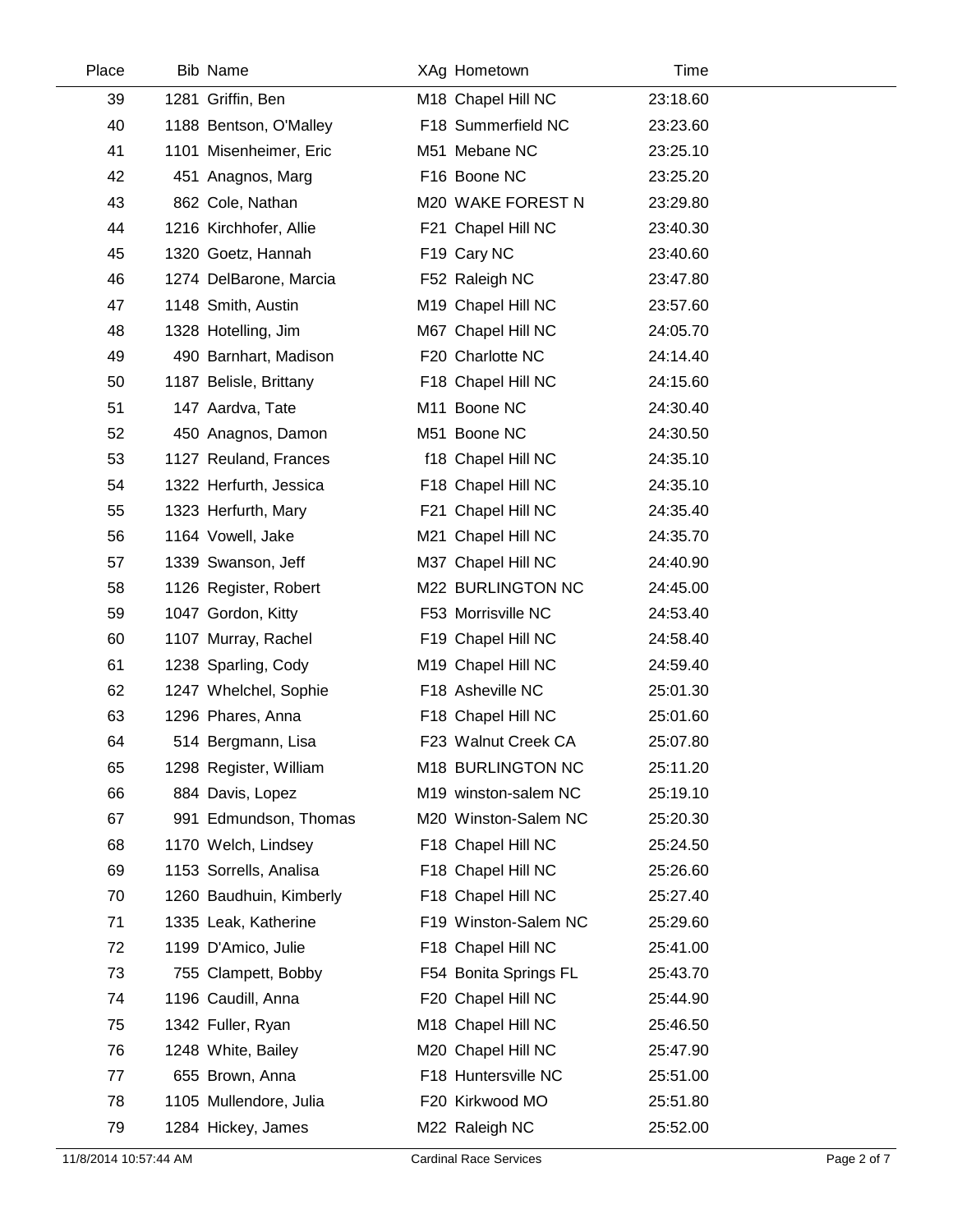| Place | <b>Bib Name</b>                 | XAg Hometown        | Time     |  |
|-------|---------------------------------|---------------------|----------|--|
| 80    | 1186 Ancherico, Abigail         | F20 Fayetteville NC | 26:00.60 |  |
| 81    | 1202 Davis, Stephanie           | F25 Chapel Hill NC  | 26:01.80 |  |
| 82    | 1249 Whitty, Christine          | F18 Dobbs Ferry NY  | 26:09.00 |  |
| 83    | 1250 Whitty, Tom                | M49 Dobbs Ferry NY  | 26:09.10 |  |
| 84    | 1049 Grace, Heather             | F18 Chapel Hill NC  | 26:13.90 |  |
| 85    | 148 Akialis, Kristen            | F20 Chapel Hill NC  | 26:15.90 |  |
| 86    | 1206 Folz, Caroline             | F18 Durham NC       | 26:22.50 |  |
| 87    | 1081 Kirschke-Schwartz, Marigny | F18 Chapel Hill NC  | 26:28.80 |  |
| 88    | 1265 Bullock, Preston           | F17 Gastonia NC     | 26:30.70 |  |
| 89    | 1157 Storey, Claire             | F19 Chapel Hill NC  | 26:31.90 |  |
| 90    | 1278 Fisher, Zoe                | F19 Chapel Hill NC  | 26:32.10 |  |
| 91    | 1078 Kennedy, kyla              | F22 slingerlands NY | 26:43.40 |  |
| 92    | 1133 Sanborn, Mallory           | F20 Chapel Hill NC  | 26:46.30 |  |
| 93    | 1203 Eason, Elizabeth           | F20 Durham NC       | 26:48.80 |  |
| 94    | 788 Clark, Emily                | F32 Durham NC       | 26:48.90 |  |
| 95    | 1211 Jackson, Chris             | M18 High Point NC   | 26:55.40 |  |
| 96    | 1291 Lewis, Hannah              | F20 Chapel Hill NC  | 26:56.10 |  |
| 97    | 1338 McGibbon, Erin             | F20 Carrboro NC     | 26:56.30 |  |
| 98    | 1241 Supple, Kelsey             | F18 Greensboro NC   | 26:58.30 |  |
| 99    | 1318 Buige, Ashley              | F19 Concord NC      | 26:58.90 |  |
| 100   | 1257 Apple, Maggie              | F19 Chapel Hill NC  | 26:59.60 |  |
| 101   | 1104 Mohorn, Kate               | F22 CARY NC         | 27:04.40 |  |
| 102   | 513 Bennett, Mary               | F19 Chapel Hill NC  | 27:04.50 |  |
| 103   | 1096 May, Vanessa               | F19 Chapel Hill NC  | 27:08.00 |  |
| 104   | 1082 Klein, Alexandra           | F21 Chapel Hill NC  | 27:11.10 |  |
| 105   | 1061 Hazel, Kirby               | F19 Roxboro NC      | 27:16.70 |  |
| 106   | 1102 Misenheimer, Jeanne        | F51 Mebane NC       | 27:19.00 |  |
| 107   | 1304 Smith, Anna                | F19 Columbia SC     | 27:26.90 |  |
| 108   | 1283 Harrison, Cathy            | F54 Dunwoody GA     | 27:30.60 |  |
| 109   | 1227 Parker, Brynlee            | F18 Chapel Hill NC  | 27:31.50 |  |
| 110   | 673 Burke, Kristen              | F18 Chapel Hill NC  | 27:33.10 |  |
| 111   | 1106 Murray, Claire             | F21 DURHAM NC       | 27:37.00 |  |
| 112   | 923 Dolan, Mackenzie            | F21 Chapel Hill NC  | 27:37.20 |  |
| 113   | 918 Denis, Savannah             | F20 Chapel Hill NC  | 27:37.40 |  |
| 114   | 1293 Newman, Kaitlyn            | F18 Pinehurst NC    | 27:44.40 |  |
| 115   | 1256 Allen, Gary                | M21 Chapel Hill NC  | 27:47.90 |  |
| 116   | 1292 Mattocks, Holli            | F23 Durham NC       | 27:48.30 |  |
| 117   | 1178 Wood, Wendy                | f43 Chapel Hill NC  | 27:49.10 |  |
| 118   | 641 Brickner, Tom               | M54 Chapel Hill NC  | 27:49.50 |  |
| 119   | 1225 Moye, Sara                 | F19 Chapel Hill NC  | 27:50.00 |  |
| 120   | 1195 Cameron, Kendall           | F19 Chapel Hill NC  | 27:57.00 |  |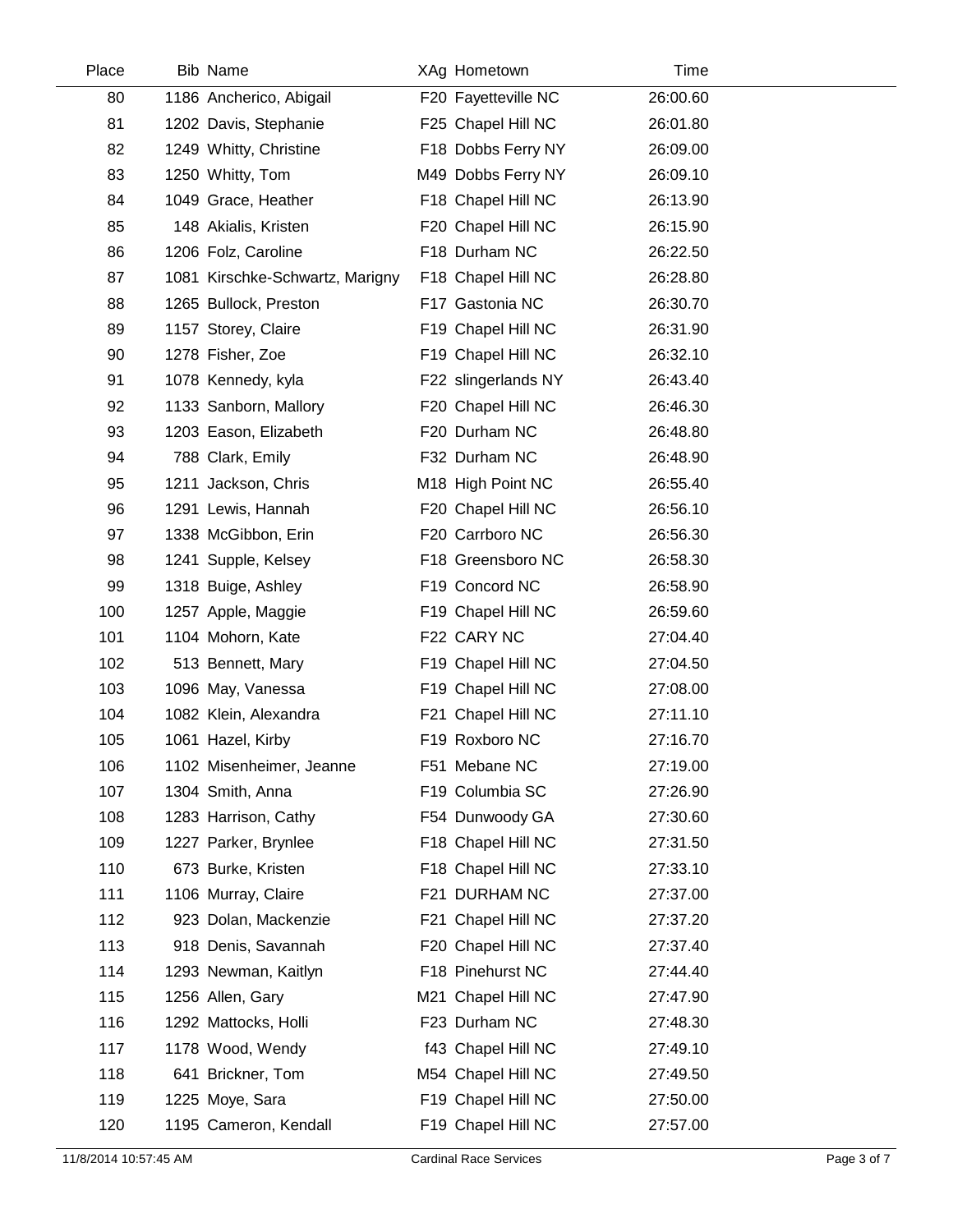| Place | Bib Name                  | XAg Hometown           | Time     |  |
|-------|---------------------------|------------------------|----------|--|
| 121   | 1224 Moye, Martha         | F26 Charlotte NC 28209 | 27:59.70 |  |
| 122   | 1258 Barber, Sophia       | F19 Chapel Hill NC     | 28:00.20 |  |
| 123   | 1251 Winfree, Jessie      | F18 Chapel Hill NC     | 28:06.70 |  |
| 124   | 1085 Lebhar, Michael      | M20 Chapel Hill NC     | 28:07.90 |  |
| 125   | 1136 Schluter, Catherine  | F20 Chapel Hill NC     | 28:08.60 |  |
| 126   | 1171 Welsh, Laura         | F21 Charlotte NC       | 28:13.60 |  |
| 127   | 1259 Barhorst, Ellie      | F25 Durham NC          | 28:14.60 |  |
| 128   | 1183 Zvara, bharathi      | F56 Alexandria VA      | 28:16.60 |  |
| 129   | 1172 Whitaker, Bryant     | M50 Wilmington NC      | 28:32.60 |  |
| 130   | 894 Deacon, Dree          | F21 Chapel Hill NC     | 28:41.00 |  |
| 131   | 1305 Smith, Wesley        | F19 Chapel Hill NC     | 28:41.40 |  |
| 132   | 1300 Roberts, Hayden      | M21 Jax Beach FL       | 28:41.50 |  |
| 133   | 1128 Richardson, Madalyn  | F20 Chapel Hill NC     | 28:49.30 |  |
| 134   | 665 Bryson, Maggie        | F51 Charlotte NC       | 28:55.30 |  |
| 135   | 1353 Griffin, Rose        | F54 Charlotte NC       | 28:55.70 |  |
| 136   | 664 Bryson, Carter        | M21 Chapel Hill NC     | 28:55.90 |  |
| 137   | 1077 Kavanaugh, Laura     | F34 Raleigh NC         | 29:06.10 |  |
| 138   | 1336 Schulz, Kiri         | F18 Chapel Hill NC     | 29:08.30 |  |
| 139   | 1289 Kraut, Hannah        | F18 Chapel Hill NC     | 29:17.80 |  |
| 140   | 1030 Fatula, Alexandra    | F30 Alexandria VA      | 29:19.40 |  |
| 141   | 1221 Mahoney, Kelly       | F18 Chapel Hill NC     | 29:21.90 |  |
| 142   | 1208 Hanks, Mitchell      | M19 Belmont NC         | 29:22.30 |  |
| 143   | 1131 Ryan, Jennifer       | F21 Chapel Hill NC     | 29:23.90 |  |
| 144   | 851 clendaniel, Charlene  | F55 Chapel Hill NC     | 29:26.90 |  |
| 145   | 852 clendaniel, lindsay   | F25 Raleigh NC         | 29:27.10 |  |
| 146   | 1097 McCormick, Stephanie | F19 Chapel Hill NC     | 29:31.80 |  |
| 147   | 1054 Hall, Haylee         | F46 Dallas TX          | 29:34.40 |  |
| 148   | 1064 Heiser, Katie        | F46 Pittsburgh PA      | 29:34.60 |  |
| 149   | 1122 Raby, Elizabeth      | F18 Charlotte NC       | 29:38.20 |  |
| 150   | 1032 Fern, Ali            | F18 Acworth GA         | 29:38.40 |  |
| 151   | 1066 Hofer, Micaela       | F19 RALEIGH NC         | 29:39.00 |  |
| 152   | 524 Bess, Mackenzie       | F20 Chapel Hill NC     | 29:44.20 |  |
| 153   | 1057 Hazel, Caroline      | F19 Roxboro NC         | 29:44.60 |  |
| 154   | 1163 voelkel, mary        | F49 Chapel Hill NC     | 29:53.10 |  |
| 155   | 1242 Van Wingerden, Eric  | M21 Chapel Hill NC     | 29:55.00 |  |
| 156   | 1201 Davidson, Kensey     | F18 Summerfield NC     | 29:57.20 |  |
| 157   | 1228 Pinon, Alex          | F18 Summerfield NC     | 29:57.70 |  |
| 158   | 1152 Soltren, Danielle    | F18 Chapel Hill NC     | 30:11.30 |  |
| 159   | 666 Burke, Katherine      | F56 greensboro NC      | 30:21.10 |  |
| 160   | 1092 Massey, Madison      | F18 greensboro NC      | 30:22.10 |  |
| 161   | 1056 Haynes, Lindsey      | F18 Chapel Hill NC     | 30:22.30 |  |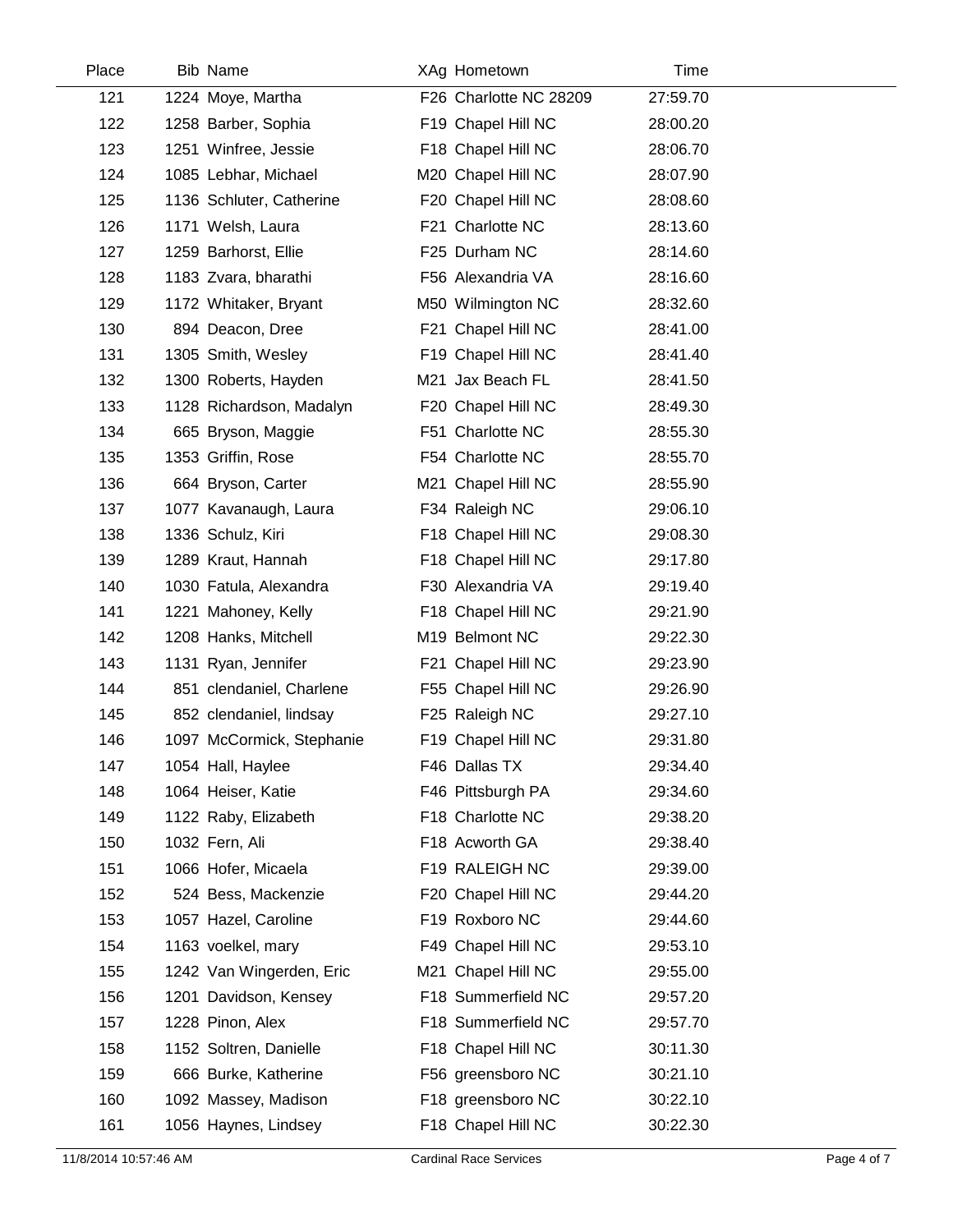| Place | <b>Bib Name</b>            |     | XAg Hometown        | Time     |  |
|-------|----------------------------|-----|---------------------|----------|--|
| 162   | 1065 Hennen, Abby          |     | F18 Chapel Hill NC  | 30:22.40 |  |
| 163   | 1149 Smith, Hailey         |     | F19 laurinburg NC   | 30:23.40 |  |
| 164   | 1243 Vanderberg, Apolo     |     | M31 Chapel Hill NC  | 30:24.50 |  |
| 165   | 1090 Magalski, Gabrielle   |     | F20 Chapel Hill NC  | 30:27.80 |  |
| 166   | 567 Bowser, Nikki          |     | F21 Chapel Hill NC  | 30:30.60 |  |
| 167   | 570 Bowser, Susan          |     | F51 Cary NC         | 30:31.60 |  |
| 168   | 1346 Watters, Jacques      | M49 |                     | 30:40.10 |  |
| 169   | 1347 Blunk, John           |     | M58 Chapel Hill NC  | 30:40.90 |  |
| 170   | 1295 Newton, Mary Lawrence |     | F22 Raeford NC      | 30:53.90 |  |
| 171   | 1267 Burke, Blair          |     | F28 Chapel Hill NC  | 30:55.00 |  |
| 172   | 1285 Johnson, Christine    |     | F27 Raleigh NC      | 30:56.90 |  |
| 173   | 1313 Young, Jenny          |     | F18 Chapel Hill NC  | 31:06.90 |  |
| 174   | 533 Blackwell, McKenzie    |     | F18 Chapel Hill NC  | 31:15.10 |  |
| 175   | 1189 Blackwell, Madison    |     | F18 Chapel Hill NC  | 31:15.10 |  |
| 176   | 1026 Ellett, Anne Maxwell  |     | F20 Chapel Hill NC  | 31:18.30 |  |
| 177   | 1341 Juska, Jenny          | F37 |                     | 31:22.30 |  |
| 178   | 1340 Reynolds, Pauline     | F41 |                     | 31:22.60 |  |
| 179   | 1294 Newton, Allison       |     | F52 Raeford NC      | 31:33.60 |  |
| 180   | 1299 Richardson, Margaux   |     | F18 Wilmington NC   | 31:33.90 |  |
| 181   | 1234 Schmith, Angela       |     | F21 Chapel Hill NC  | 31:49.80 |  |
| 182   | 1197 Cheney, Catherine     |     | F20 Rocky Mount NC  | 31:50.20 |  |
| 183   | 1111 Ondek, Christine      |     | F18 Apex NC         | 32:04.70 |  |
| 184   | 1273 Deacon, Lane          |     | F20 Chapel Hill NC  | 32:07.80 |  |
| 185   | 1053 Gregory, Nicole       |     | F22 Tampa FL        | 32:16.80 |  |
| 186   | 1072 Jacobson, Sophie      |     | F21 Marietta GA     | 32:17.10 |  |
| 187   | 1058 Hazel, Jay            |     | M51 Roxboro NC      | 32:21.50 |  |
| 188   | 1042 Garzarelli, Rachel    |     | F19 Chapel Hill NC  | 32:24.40 |  |
| 189   | 452 ancherico, adam        |     | M53 Fayetteville NC | 32:35.70 |  |
| 190   | 1355 Ferone, Morgan        |     | F18 Chapel Hill NC  | 32:48.20 |  |
| 191   | 1219 Lee, Mary             |     | F18 Chapel Hill NC  | 32:48.40 |  |
| 192   | 1123 Ramsey, Anna          |     | F20 Chapel Hill NC  | 32:50.40 |  |
| 193   | 741 Carper, Julia          |     | F55 Summerfield NC  | 33:07.30 |  |
| 194   | 1124 Ramsey, Cecelia       |     | F52 Charlotte NC    | 33:07.30 |  |
| 195   | 1177 Winston, Miller       |     | F19 Raleigh NC      | 33:19.00 |  |
| 196   | 1321 Griggs, Christopher   |     | M22 New Bern NC     | 33:19.60 |  |
| 197   | 1114 Paulson, Joanne       |     | F52 Charlotte NC    | 33:24.10 |  |
| 198   | 1028 Erkel, Emily          |     | F42 Little Rock AR  | 33:35.90 |  |
| 199   | 1264 Bullock, Garnett      |     | M50 Gastonia NC     | 33:36.00 |  |
| 200   | 1161 Townsend, Paisley     |     | F52 Huntersville NC | 33:56.50 |  |
| 201   | 1108 Neal, Dave            |     | M58 Chapel Hill NC  | 33:58.40 |  |
| 202   | 1266 Bullock, Tyler        |     | F50 Gastonia NC     | 34:07.10 |  |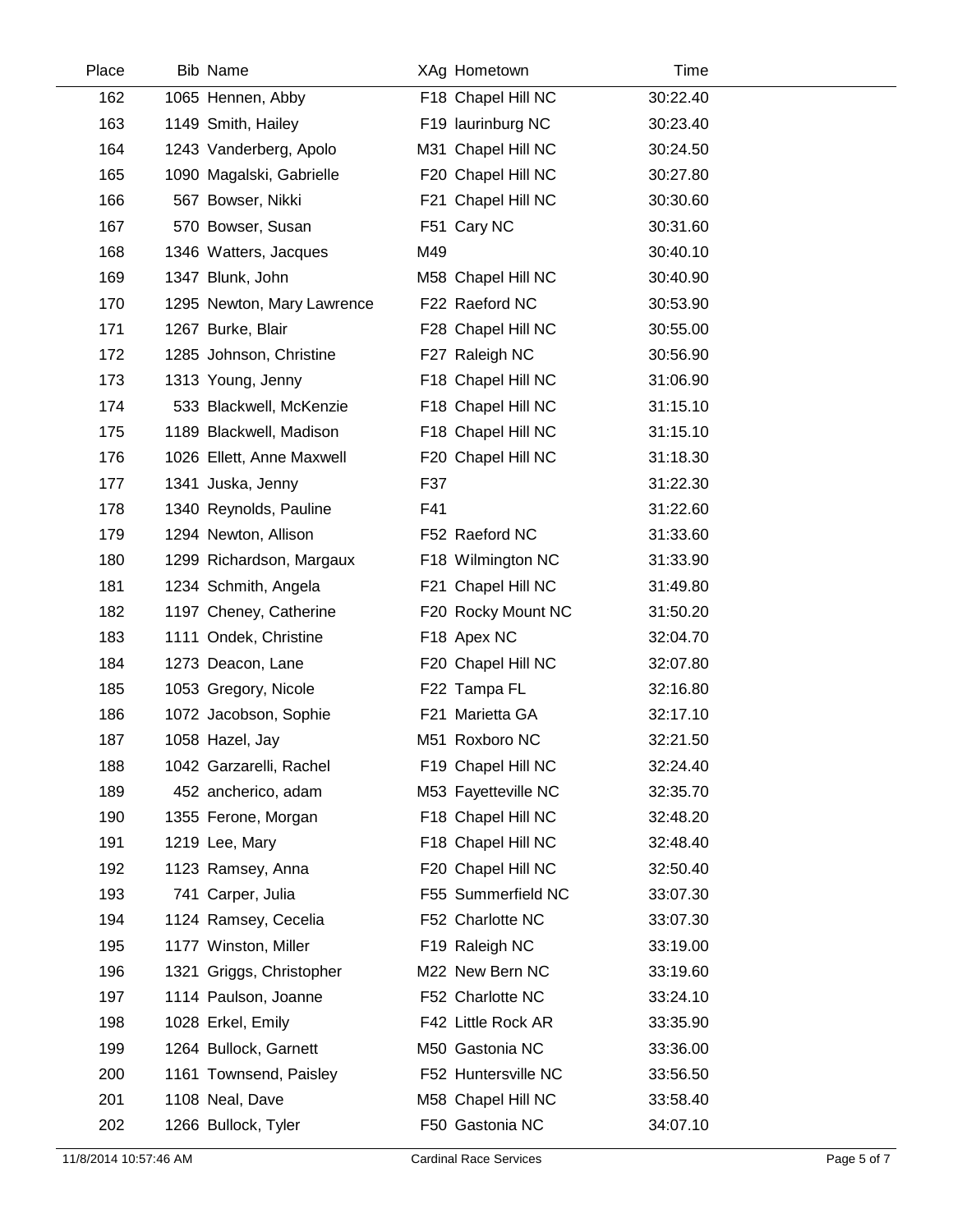| Place | <b>Bib Name</b>         |     | XAg Hometown               | Time     |  |
|-------|-------------------------|-----|----------------------------|----------|--|
| 203   | 1354 Ferone, Susan      |     | F47 Charlotte NC           | 34:17.40 |  |
| 204   | 1194 Calloway, Rachel   |     | F18 Chapel Hill NC         | 34:30.00 |  |
| 205   | 1231 Royer, Megan       |     | F18 Chapel Hill NC         | 34:32.00 |  |
| 206   | 660 Bryson, AnneMarie   |     | F16 Charlotte NC           | 34:48.60 |  |
| 207   | 941 Dromerick, Laura    |     | F21 Chapel Hill NC         | 34:49.90 |  |
| 208   | 1150 Smith, Maddison    |     | F20 Chapel Hill NC         | 34:49.90 |  |
| 209   | 745 Cirone, Ashley      |     | F20 Raleigh NC             | 35:00.40 |  |
| 210   | 1192 Bryson, Emma       |     | F12 Charlotte NC           | 35:13.60 |  |
| 211   | 746 Cirone, Lisa        |     | F50 Raleigh NC             | 35:16.30 |  |
| 212   | 1344 Grady, Elizabeth   |     | F19 Chapel Hill NC         | 35:31.40 |  |
| 213   | 1142 Short, Oliver      |     | M22 DURHAM NC              | 35:52.90 |  |
| 214   | 1137 Scott, Julia       |     | F47 Charlotte NC           | 36:12.80 |  |
| 215   | 1138 Scott, Spencer     |     | F18 Chapel Hill NC         | 36:13.20 |  |
| 216   | 887 Deacon, Dan         |     | M63 Chapel Hill NC         | 36:17.40 |  |
| 217   | 1334 Wood, Mary         |     | F54 Fairview NC            | 36:21.90 |  |
| 218   | 1174 Whitaker, Kali     |     | F21 Mocksville NC          | 36:37.00 |  |
| 219   | 1175 Whitaker, Lisa     |     | F48 Wilmington NC          | 36:38.40 |  |
| 220   | 1095 May, Sara          |     | F55 Raleigh NC             | 36:40.10 |  |
| 221   | 1094 May, Andrew        |     | M50 Raleigh NC             | 36:44.30 |  |
| 222   | 1109 Neal, Lisa         |     | F54 Chapel Hill NC         | 36:49.20 |  |
| 223   | 1235 Shapiro, Sarah     |     | F28 Carrboro NC            | 36:59.20 |  |
| 224   | 1230 Rosenthal, Emma    |     | F22 Raleigh NC             | 37:03.10 |  |
| 225   | 531 Biglow, Caryn       |     | F26 Durham NC              | 37:03.10 |  |
| 226   | 1245 Vollmer, Lauren    |     | F28 Chapel Hill NC         | 37:25.20 |  |
| 227   | 1244 Vanderberg, Rachel |     | F28 Chapel Hill NC         | 37:26.20 |  |
| 228   | 1246 Vollmer, Michael   |     | M33 Chapel Hill NC         | 37:27.00 |  |
| 229   | 1112 Owens, Paige       |     | F22 Miami FL               | 37:35.50 |  |
| 230   | 885 Deacon, Beth        |     | F61 Chapel Hill NC         | 38:18.30 |  |
| 231   | 1314 Banks, Natalie     |     | F40 Durham NC              | 38:46.30 |  |
| 232   | 1212 Jackson, Teresa    |     | F53 High Point NC          | 39:13.70 |  |
| 233   | 1330 Berry, Tony        | M48 |                            | 39:15.20 |  |
| 234   | 1329 Berry, Dana        | F44 |                            | 39:17.30 |  |
| 235   | 1176 willen, Caitlin    |     | F20 Chapel Hill NC         | 39:47.30 |  |
| 236   | 588 Brady, Matheson     |     | F20 Chapel Hill NC         | 39:47.30 |  |
| 237   | 1324 Moran, Daniel      |     | M <sub>18</sub> Raleigh NC | 40:03.40 |  |
| 238   | 1317 Browning, Emily    |     | F18 Raleigh NC             | 40:04.40 |  |
| 239   | 1215 Kestler, Madeline  |     | F19 Chapel Hill NC         | 40:12.40 |  |
| 240   | 1059 Hazel, Kenley      |     | F13 Roxboro NC             | 40:18.80 |  |
| 241   | 1060 Hazel, Kim         |     | F49 Roxboro NC             | 40:19.30 |  |
| 242   | 1303 Short, Missy       |     | F52 Raleigh NC             | 41:01.80 |  |
| 243   | 787 Clampett, Marianna  |     | F55 Bonita Springs FL      | 41:21.90 |  |